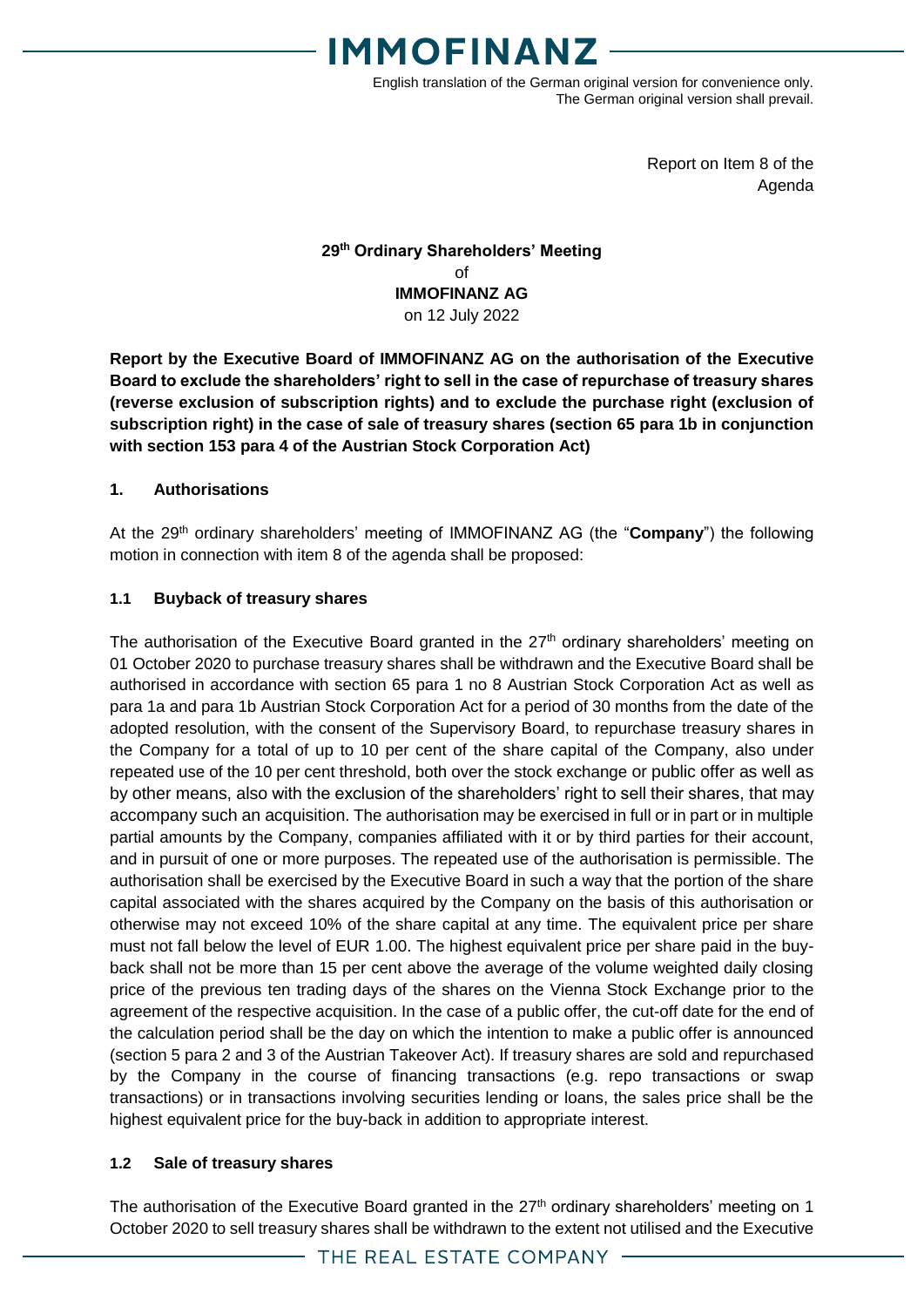English translation of the German original version for convenience only. The German original version shall prevail.

Board shall be authorised in accordance with section 65 para 1b Austrian Stock Corporation Act for a period of 5 years from the date of the adopted resolution, subject to the approval of the Supervisory Board, to sell and use treasury shares in another way than over the stock exchange or through a public offering, and also to hereby exclude the proportional purchase right of shareholders (exclusion of subscription right). The authorisation may be exercised once or several times, in full or in part or in multiple partial amounts and in pursuit of one or more purposes by the Company, by a subsidiary (section 189a no 7 of the Austrian Business Code) or by third parties for the account of the Company.

For the authorisation to exclude the shareholders' proportional right to sell shares in the case of a repurchase of treasury shares according to section 65 para 1 item 8 Austrian Stock Corporation Act and for the authorisation to exclude the shareholder's purchase right (exclusion of subscription right) in the case the Company sells its treasury shares, the Executive Board hereby reports in writing in accordance with section 65 para 1b in conjunction with section 170 para 2 and section 153 para 4 sentence 2 Austrian Stock Corporation Act on the reasons for the partial or full exclusion of the shareholders' purchase right (exclusion of subscription right) and, mutatis mutandis in regard to the mentioned reporting obligations, also on the reasons for the authorisation to partially or fully exclude the shareholders' right to sell shares in the case of a repurchase of treasury shares by the Company.

### **2. Exclusion of the shareholders' purchase right (subscription right) in the course of a sale of treasury shares**

#### **2.1 Interest of the Company**

The exclusion of the shareholders' purchase right (exclusion of subscription right) when the Company sells or uses treasury shares is, in terms of the resolution proposed under 1.2, in the interest of the Company for the following reasons:

- In the case of the acquisition of companies, parts in companies, equity investments in companies, business operations or parts of business operations as well as the acquisition of certain assets (in particular real estate) it may be advantageous to the Company to offer its treasury shares in part or in full as the consideration in return, for instance, to compensate shareholders of target companies or in case the seller prefers to receive, in part or in full, shares of the Company instead of cash. Furthermore, it may also be appropriate for the Company on account of strategic or corporate-organisational reasons to include the seller as shareholder in the Company. By use of treasury shares the liquidity requirements of the Company for investments/acquisitions are reduced and the completion of an investment/acquisition is accelerated if existing shares can be used and no new shares have to be created. The possibility of being able to offer treasury shares as acquisition currency gives the Company an advantage in the competition of acquisition objects. One advantage of using treasury shares can also be that the typical dilution effect is avoided if the acquisition is made in exchange for newly created shares (e.g. from authorised capital).
- By placing treasury shares with an exclusion of the shareholders' purchase right the shareholder structure of the Company may also be broadened or stabilised. First, this concerns an appropriate anchoring of the shareholders' base of the Company in regard to institutional investors (in particular financial investors and strategic investors). Furthermore it can be appropriate based on strategic reasons with respect to the business activities of the Company, to include investors as new shareholders, in particular investors who can, due to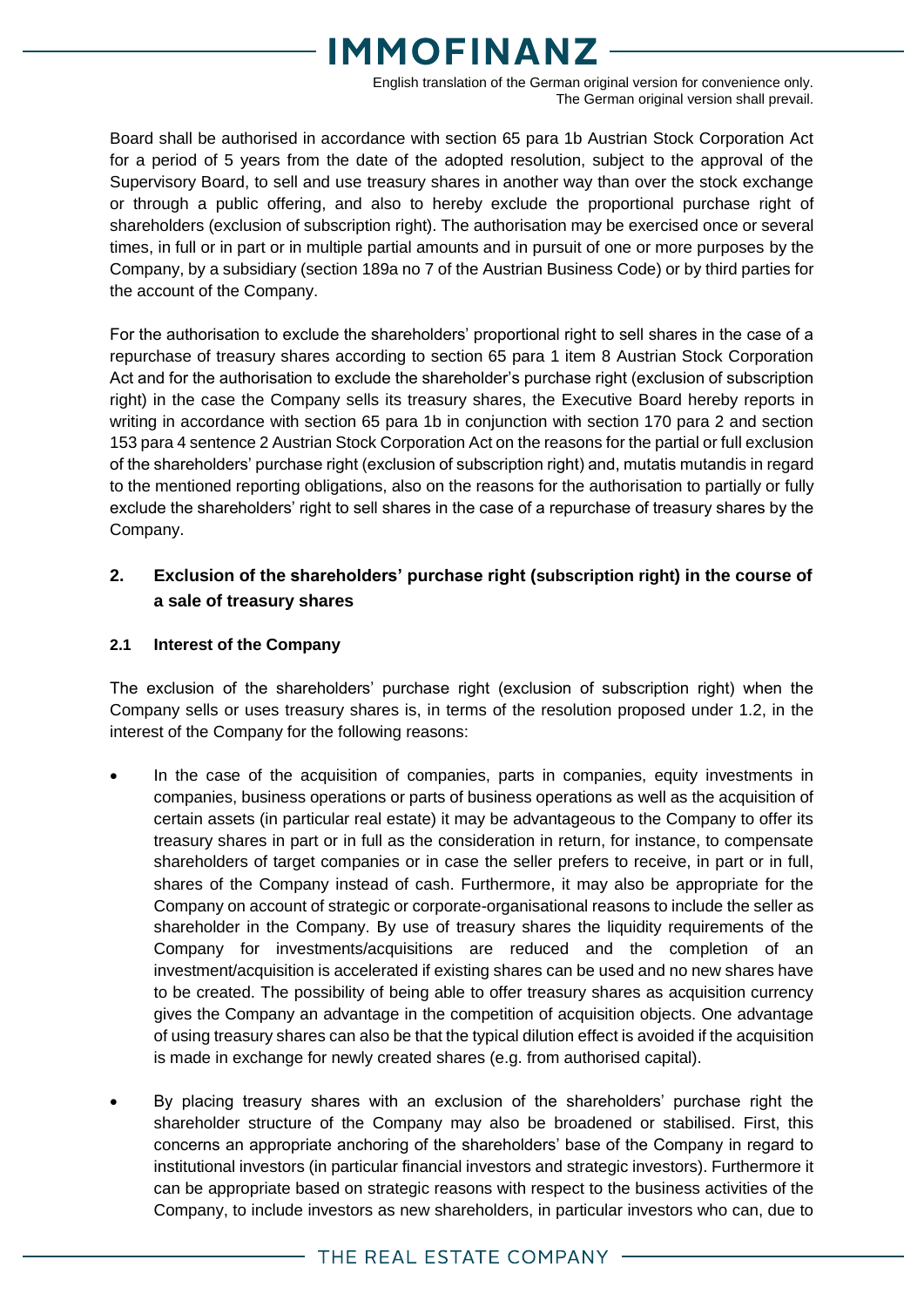English translation of the German original version for convenience only. The German original version shall prevail.

know-how, business connections and/or investment capital, broaden the business activities for the Company and/or stabilise the market position of the Company.

 Through the sale or use of treasury shares, the Company may quickly achieve a strengthening of the Company´s capital structure, for example to take advantage of potential growth opportunities. In addition, the sale or use of treasury shares enables the Company to cover a particular financing requirement in an individual case at more favourable terms than by way of debt financing. In particular in connection with the financing of a Company acquisition or real estate acquisition, but also when meeting a refinancing requirement of the Company or a group company, e.g. in case of a bond, a convertible bond or loan or other financing, it may be the case, due to the amount of the necessary financing requirement and/or the given time limit in which the financing requirement has to be met and in consideration of the general market and share prices development, the trading volumes available on the stock exchange and the statutory restrictions on trading volumes for share sale programmes over the stock exchange, that the necessary financing requirement cannot be met or not be met within the time limit required through a (exclusive) sale of treasury shares over the stock exchange or through a public offering.

The exclusive sale of treasury shares over the stock exchange or through a public offering is not consistent with a capital strengthening or funding of means required to cover a specific financing need, in particular when it is not possible, due to usual trading volumes on the stock exchange, to sell the treasury shares in time or for the appropriate average market price on the market.

 The authorisation proposed to the Executive Board to resolve on another type of sale, also excluding the purchase right, enables the Executive Board to swiftly and flexibly take advantage of upcoming opportunities for the off-exchange block sale of treasury shares at appropriate prices. This is of particular importance to the Company in order to be able to take advantage of market opportunities in a swift and flexible way.

Potential disadvantages for the Company can also be avoided. In particular, this applies to negative changes in the share price due to selling pressure on the stock exchange and in the course of a selling programme with negative impacts on the success and the profits of the capital measure (notably in volatile markets), avoidance of short selling during the selling programme, as well as securing of certain proceeds from the sale, in particular in a difficult stock market environment (exclusion of the placement risk). Especially in an uncertain and volatile market environment due to macro-economic factors the Company can be subject to market-driven disadvantageous price risks.

 Excluding the shareholders' purchase right allows the Company to take advantage of an accelerated bookbuilding which reduces the placement risk. In the course of an accelerated bookbuilding the Company is able to assess the market's perception of the price more quickly and precisely during a short offer period, which in this form would not be possible in the course of a public offer of the shares. International practice has also shown that an accelerated bookbuilding can usually achieve better conditions than would be the case otherwise since market risk factors, among others, cease to apply in the case of immediate placement, which would otherwise be priced in by institutional investors to the disadvantage of the Company. Furthermore, the procedure can also achieve a higher degree of transaction security, since institutional investors with a placement with subscription rights are faced with uncertainty about the exercise of subscription rights (subscription behaviour) (claw-back risk), which is a disadvantage when placing with institutional investors. A (partial) exclusion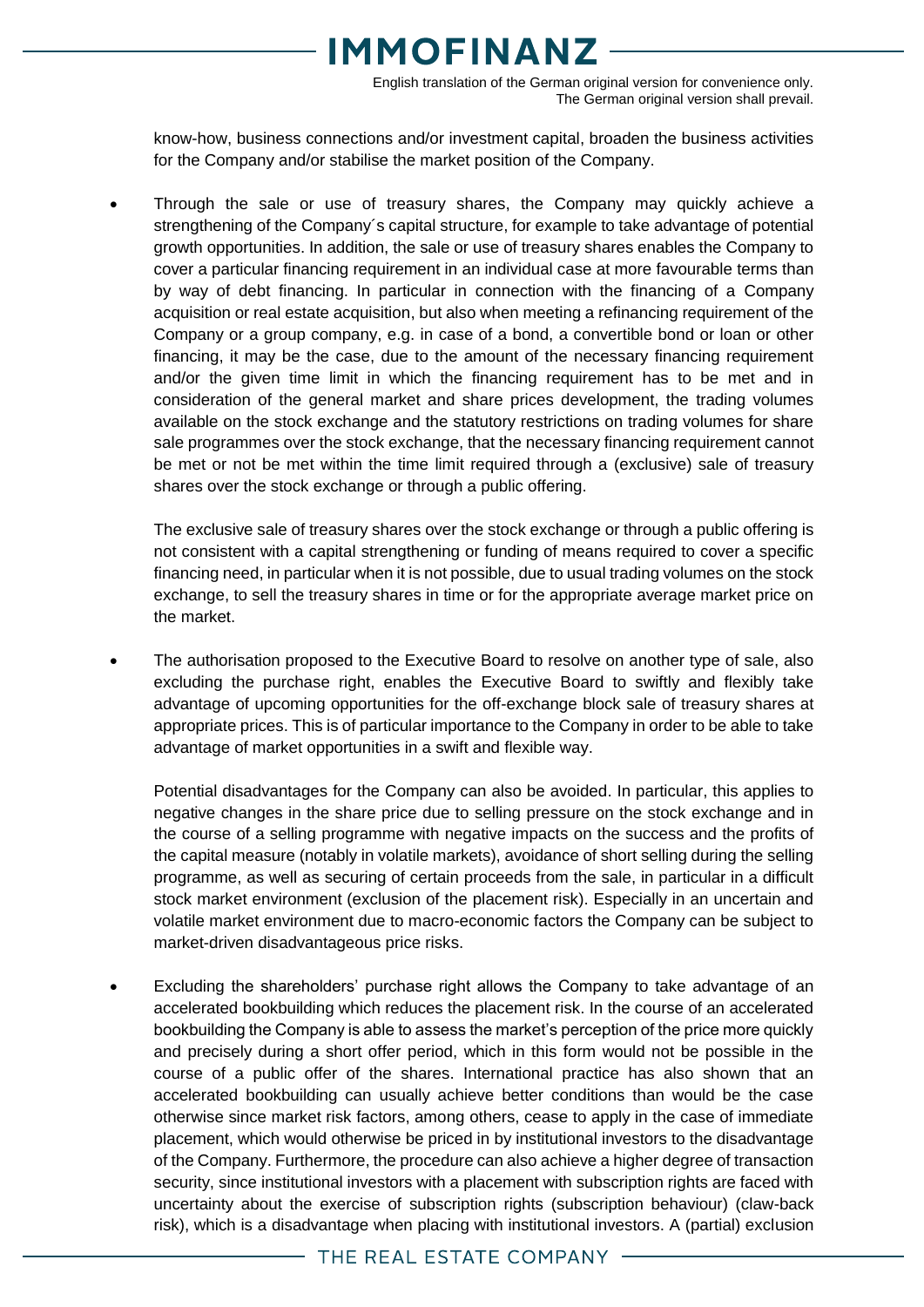English translation of the German original version for convenience only. The German original version shall prevail.

of subscription rights in a placement reduces this claw-back risk since not the (entire) allocation depends on the exercise of subscription rights (subscription behaviour), so that price discounts for investors can be reduced.

A public offering also requires a significantly longer time period for preparation and approval of a capital market prospectus pursuant to Article 3 para 1 of Regulation (EU) 2017/1129 (Prospectus Regulation). A placement of the shares with exclusion of the shareholders' purchase right as well as executing a private placement under a prospectus exemption avoids such downsides. Further, a placement within the scope of a prospectus exemption reduces the liability risks of the Company compared to a public offering requiring the publication of a prospectus.

- The exclusion of the shareholders' purchase right can also be useful in the course of a capital increase and placement of new shares of the Company in order to fulfil overallotment options (Greenshoe) with treasury shares. Overallotment options (Greenshoe) serve to react quickly to rising and falling demand in a placement and/or to stabilise the share price. For overallotment options additional shares are issued under the same conditions that applied to the new shares issued in the course of the capital increase. Overallotment options (Greenshoe) are standard international practice with the purpose to keep the placement volume flexible and to stabilize the share price after the placement of shares and are therefore in the interest of the Company.
- The Company's use of its treasury shares in financing transactions (e.g. repo transactions or swap transactions) increases the ways in which the Company may conduct financing and is therefore an option to swiftly and flexibly achieve financing to optimal conditions. It is also in the interest of the Company to use its treasury shares (e.g. in securities lending or loans) as a source of income. Furthermore, treasury shares can be used in securities lending as (price) stabilisation measures in connection with issuances of securities (e.g. convertible bonds of the Company with conversion and/or subscription rights into shares of the Company). For the purpose of the sale of treasury shares it might be appropriate to conclude options with the right of the Company to sell shares (put-options) or the obligation of the Company to sell shares if the option is exercised (call-options).
- Existing treasury shares may be used as an alternative or in addition to new shares (e.g. conditional capital) to cover or fulfil conversion and/or subscription rights or obligations of the Company´s convertible bonds. This increases the Company´s flexibility when issuing and fulfilling convertible bonds.
- In the course of employee participation programmes, existing shares can be alloted or offered for purchase to members of the Executive Board and employees of the Company or an affiliated company (perhaps also by way of an employee foundation). This is already considered sufficient grounds for excluding subscription rights according to the express provision of section 153 para 5 Austrian Stock Corporation Act.

#### **2.2 The exclusion of the right to purchase shares is suitable, required and proportionate**

The authorisation of the Executive Board to sell treasury shares in another way than over the stock exchange or through a public offering with the exclusion of the shareholders' purchase right (exclusion of subscription right) is suitable and required for the outlined purposes and in the interest of the Company.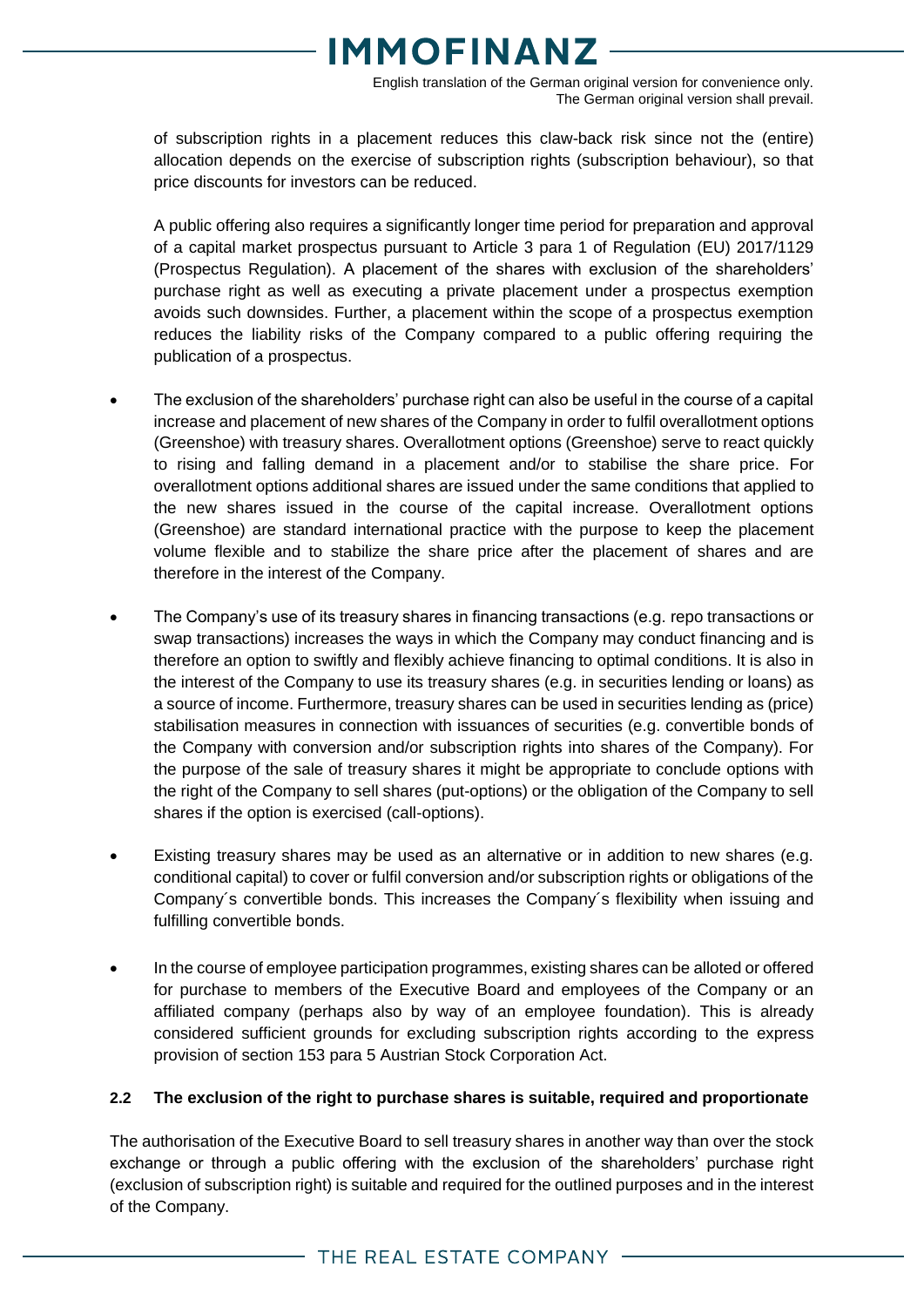English translation of the German original version for convenience only. The German original version shall prevail.

To the extent of usual trading volumes the shareholders are free to purchase shares over the stock exchange. Consequently, when the Company sells or uses treasury shares with exclusion of the shareholders' purchase right, the shareholders have the opportunity to avoid a dilution of their shareholding quota by way of share purchase over the stock exchange.

Provided that the sale price is adequate (see point 2.3) there is usually no dilution risk for shareholders, which is comparable to capital increases. The percentage of the shareholder may change in the case of sale of treasury shares, but the sale will only restore the ratio of participation existing prior to the Company's repurchase of treasury shares, which has changed temporarily due to the limitations on the rights arising from treasury shares for the Company in accordance with section 65 para 5 Austrian Stock Corporation Act.

The use of treasury shares as consideration for acquisition purposes requires the exclusion of the shareholders' purchase right because individual assets are acquired (e.g. companies, parts of companies and shareholdings or other assets) which in general cannot be provided by the shareholders.

Financing transactions (e.g. repo transactions or swap transactions) using treasury shares, security lending transactions or security loan transactions or concluding put- or call-options may only be executed with professional market participants, for appropriate and practical reasons, in particular to react in a quick and flexible way to the market situation. Therefore, the exclusion is necessary to execute these transactions.

In the case that treasury shares are used as underlying for conversion and/or subscription rights or obligations of convertible bonds or to fulfil conversion and/or subscription rights or obligations of convertible bonds, the above mentioned justifications apply mutatis mutandis: In general a dilution of existing shareholders can be avoided by means of an adequate pricing at the issuance of the convertible bonds.

In any case the exclusion of the purchase right is suitable, required and proportionate, if a block of shares cannot be sold over the stock exchange within the required time frame or for adequate prices due to the usual trading volumes on the stock exchange.

Even if disadvantages occur for shareholders by the exclusion from the opportunity to purchase shares, such disadvantages will remain within tight limits due to the statutory threshold of 10% of the share capital for treasury shares held by the Company.

Considering the Company's interests in the use and sale of treasury shares and/or financing of the Company and the interests of the shareholders to preserve their proportional investment the authorisation to sell treasury shares with the exclusion of the shareholders' subscription right is not disproportionate.

The sale or use of treasury shares with the exclusion of the shareholder's purchase right and the specification of the conditions for the sale or use may only be exercised with the consent of Supervisory Board.

#### **2.3 Justification of the sales price**

In the case of the use of treasury shares as consideration for acquisition purposes (acquisition currency), the sales price for the treasury shares compared to the value of the acquired asset must fall in an appropriate ratio.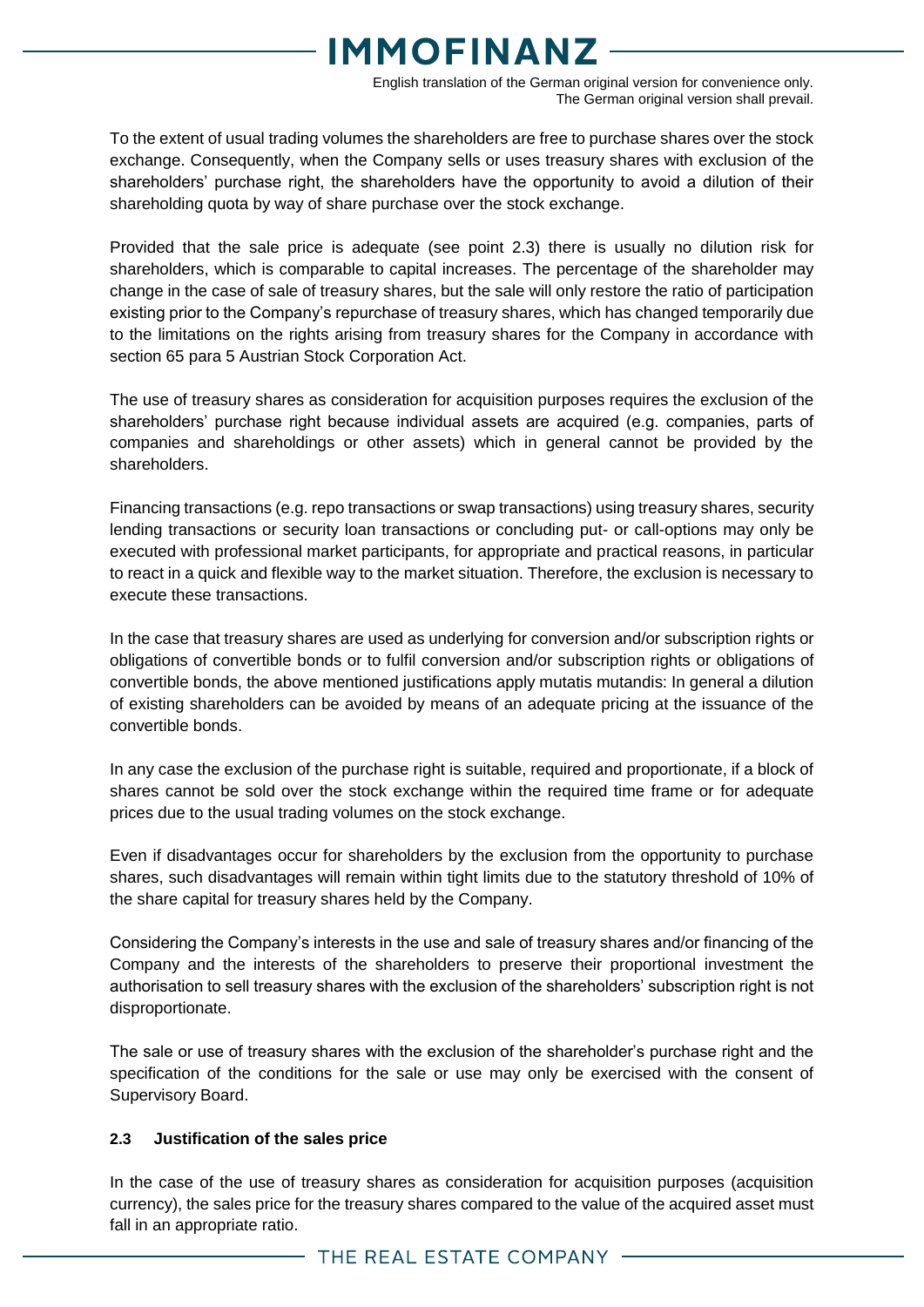English translation of the German original version for convenience only. The German original version shall prevail.

If treasury shares are used to fulfil overallotment options (Greenshoe), the sales price for the treasury shares mostly corresponds to the issue amount of the shares issued in the course of the capital increase (issuance).

In the case of a sale or use of treasury shares under exclusion of the shareholder's purchase right, the sales prices shall be determined depending on market conditions with regard to (average) share prices and the price level of the shares; where appropriate also with regard to calculated market values based on market standard calculation methods of options, taking into account in particular the strike price and paid and/or received option premiums. In most cases, with such pricing based on market standard calculation and pricing methods no disadvantage occurs to the shareholders; in any case, however, no disproportionate disadvantage occurs as a result of a percentage dilution.

When treasury shares are used for financing transactions (e.g. repo transactions or swap transactions) or securities lending or securities loan, the sales price may deviate from the afore mentioned limits, whereas a balance will be achieved due to a respective deviation of the repurchase price.

#### **3. Exclusion of the shareholders' right to sell shares in case of a repurchase of treasury shares**

#### **3.1 Interest of the Company**

The exclusion of the shareholders' right to sell when the Company buys back its treasury shares is in the interest of the Company, if the Company intends to use its treasury shares for the purposes described above under point 2.1 in the interest of the Company or also, if the Company purchases its treasury shares for "investment purposes", for a "management" of the capital structure of the Company (as the case may be), particularly with regard to the relationship between equity and debt or, in the case of a buy-back, for the redemption of its own shares.

The purchase of blocks of treasury shares from one or more shareholders with the exclusion of the other shareholders' right to sell is in the interest of the Company if, for example due to the available time frame, consideration of general and special market developments and share price performance, the trading volume on an exchange or the statutory volume restrictions for stock buyback programs over an exchange, it can be assumed that the required Company shares cannot be purchased by the Company within the required period of time or cannot be purchased at reasonable prices over an exchange or through a public offering.

The purchase of blocks of treasury shares from one or more shareholders with the exclusion of the other shareholders' right to sell is also in the interest of the Company if, as a result, the shareholder structure of the Company can be stabilised, in particular with regard to strategic investors.

In the case of sale of companies, parts in companies, equity investments in companies, business operations or parts of business operations as well as sale of certain assets (in particular real estate) it may be advantageous to the Company to accept treasury shares in part or in full as the consideration in return. Thus, it will be possible to combine a deinvestment (sale) of assets of the Company with the repurchase of treasury shares or blocks of treasury shares. The possibility of being able to accept treasury shares as acquisition currency gives the Company an advantage in the course of sale transactions.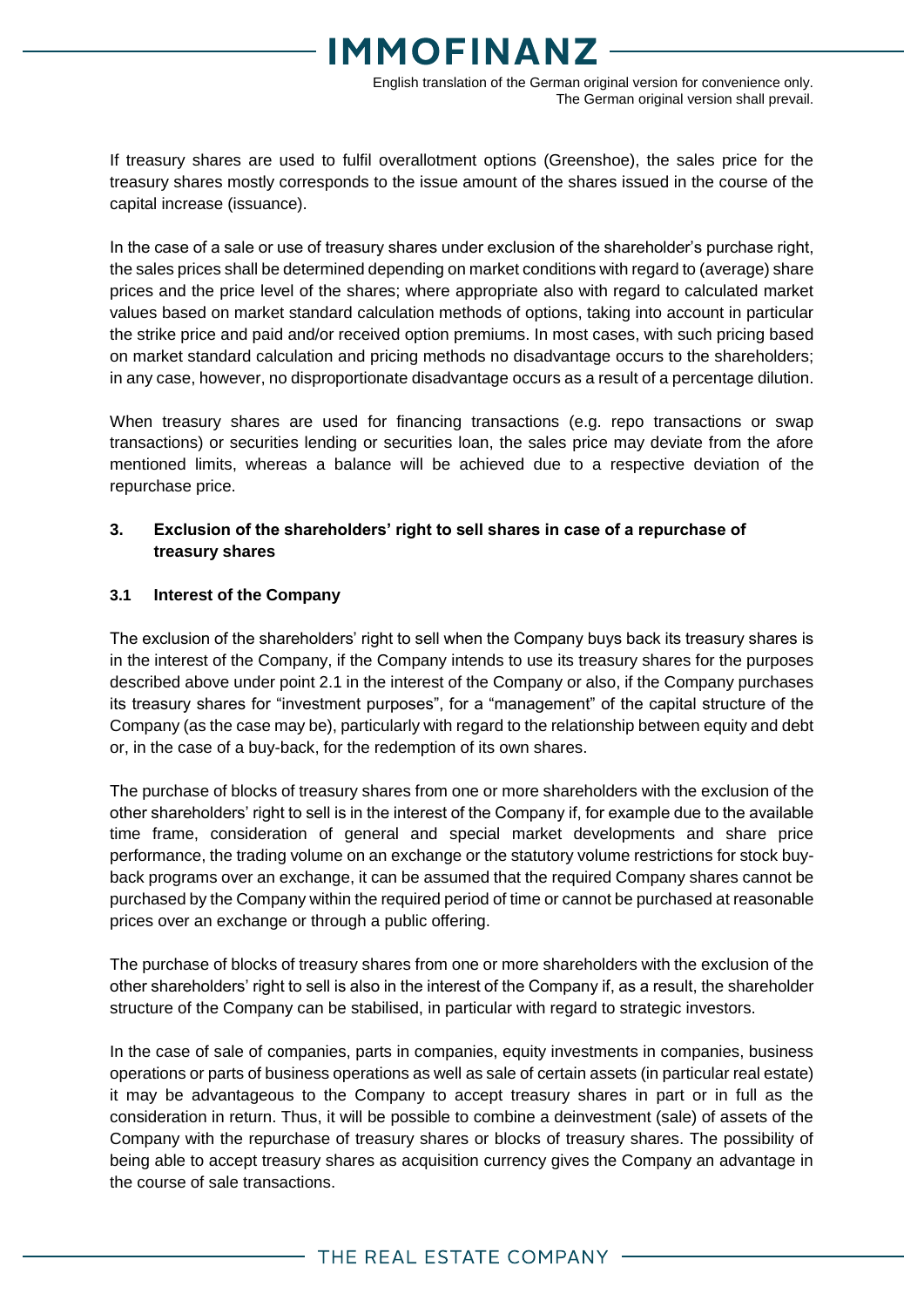English translation of the German original version for convenience only. The German original version shall prevail.

It is also in the interest of the Company in connection with its own shares being able to conclude put-options which oblige the Company upon exercise of the option to purchase shares of the Company or to agree on call-options which grant rights to the Company upon exercise of the option to purchase shares of the Company. Put-options in the context with the repurchase of shares can be appropriate, if the Company intends to repurchase treasury shares at low share price level. By using call-options the Company can also hedge the share price. Concluding options may also create liquidity advantages because liquidity is only required upon exercise of the option. Those transactions can – for practical and appropriate reasons – only be executed with professional market participants. Therefore those transactions can only be executed by excluding the shareholders' right to sell the required shares.

The authorisation of the Executive Board enables the Company to swiftly acquire the required treasury shares for the purposes pursued by the Company and at optimised terms.

Through the off-exchange purchase of blocks of shares as well as agreements on put- or calloptions, which require a corresponding exclusion of the shareholders' right to sell shares, also potential disadvantages to the Company in the course of a share repurchase programme can be avoided. This applies specifically to share price changes during the term of the repurchase programme with negative impacts on the success or the costs of the capital measure (particularly in volatile markets), hedging of a certain investment volume for the repurchase programme as well as the avoidance of peak share prices because of increased demand driven by the share repurchases by the Company.

As already described under point 2.1, it may be in the interest of the Company to use treasury shares in the course of financing transactions (e.g. repo transactions or swap transactions) or securities lending or securities loan. The repurchase of treasury shares upon the termination of a financing transaction requires – as part of the whole transaction – the exclusion of the shareholders from their right to sell treasury shares, which is – as the financing transactions itself – in the interest of the Company. The same applies mutatis mutandis to securities lending or securities loan.

#### **3.2 The exclusion of the right to dispose of shares is suitable, required and proportionate**

The authorisation of the Executive Board for the repurchase of treasury shares as well as offexchange with the exclusion of the shareholders' right to sell are suitable and required for the purchasing of the Company's own shares for the described purposes and in the interest of the Company.

The exclusion of the shareholders' rights to sell in case of an off-exchange repurchase of treasury shares by the Company will not have a negative dilutive effect for the shareholders and there is no risk of a decrease of the shareholding ratio. As the purchase price is determined depending on market conditions with regard to (average) share prices and the price level of the shares (also where appropriate with regard to calculated market values based on market standard calculation methods of options, taking into account in particular the strike price and paid and/or received option premiums) in most cases no disadvantage of shareholders will arise and in the (fewer) remaining cases no disproportionate disadvantage will occur as the shareholders are free to sell shares over the stock exchange within the limits of usual trading volumes.

The exclusion from the right to sell in the case of a repurchase of treasury shares upon the termination of financing transactions, transactions involving securities lending or securities loan, transaction does not result in any (disproportionate) disadvantages for the shareholders. On the one hand, only the previous status – prior to the sale of treasury shares – is restored. On the other